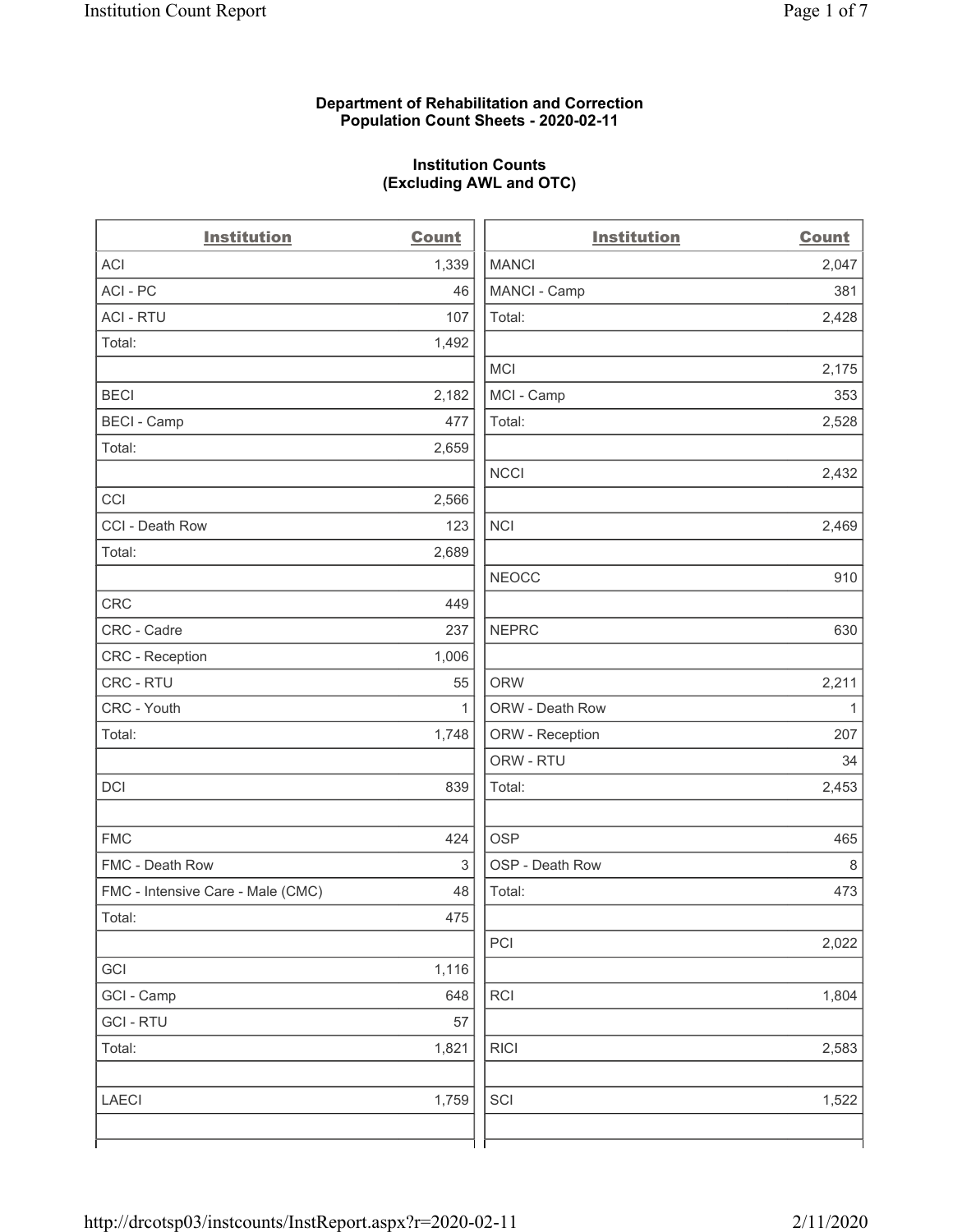| LECI                     | 1,763 | <b>SOCF</b>      | 1,261                              |
|--------------------------|-------|------------------|------------------------------------|
| LECI - Camp              | 190   | SOCF - RTU       | 70                                 |
| Total:                   | 1,953 | Total:           | 1,331                              |
| LOCI                     | 2,244 | <b>TCI</b>       | 1,043                              |
|                          |       | TCI - Camp       | 425                                |
| LORCI                    | 224   | Total:           | 1,468                              |
| LORCI - Cadre            | 128   |                  |                                    |
| <b>LORCI - Reception</b> | 1,174 | <b>TOCI</b>      | 769                                |
| Total:                   | 1,526 | <b>TOCI - PC</b> | 94                                 |
|                          |       | Total:           | 863                                |
| <b>MACI</b>              | 1,002 |                  |                                    |
| MACI - Minimum           | 1,249 | <b>WCI</b>       | 1,262                              |
| Total:                   | 2,251 | WCI - RTU        | 31                                 |
|                          |       | Total:           | 1,293                              |
|                          |       |                  | <b>Total Population:</b><br>48,665 |

\* The Total Population includes 30 Offenders with Reason Codes 30 & 31. \*\* The Total Population includes 36 Offenders with Reason Code 0A.

# **Male Population by Security Level (Include AWL and Exclude OTC)**

| <b>Security Level</b>  |                   | <b>Body</b> | <b>AWL</b> | $(-OTC)$ | <b>Total</b> |
|------------------------|-------------------|-------------|------------|----------|--------------|
| <b>Total Level E</b>   |                   | 952         | 9          | 6        | 955          |
| <b>Total Level 4</b>   |                   | 1,695       | 17         | 15       | 1,697        |
| Total Level 3          |                   | 11,235      | 185        | 159      | 11,261       |
| Total Level 2          |                   | 16.445      | 215        | 161      | 16,499       |
| Total Level 1          |                   | 14,200      | 170        | 93       | 14,277       |
| <b>Total Death Row</b> |                   | 137         | $\Omega$   | $\Omega$ | 137          |
|                        | <b>Total Male</b> | 44,664      | 596        | 434      | 44,826       |

## **Female Population by Institution (Include AWL and Exclude OTC)**

| <b>Institution</b>     | <b>Body</b> | <b>AWL</b> | $(-OTC)$ | <b>Total</b> |
|------------------------|-------------|------------|----------|--------------|
| <b>DCI</b>             | 838         | 9          | 9        | 838          |
| <b>FMC</b>             | 5           |            |          | 5            |
| <b>NEPRC</b>           | 630         | 11         |          | 640          |
| <b>ORW</b>             | 2,211       | 58         | 27       | 2,242        |
| <b>ORW - Death Row</b> |             |            |          |              |
| ORW - Reception        | 207         | 4          | 4        | 207          |
|                        |             |            |          |              |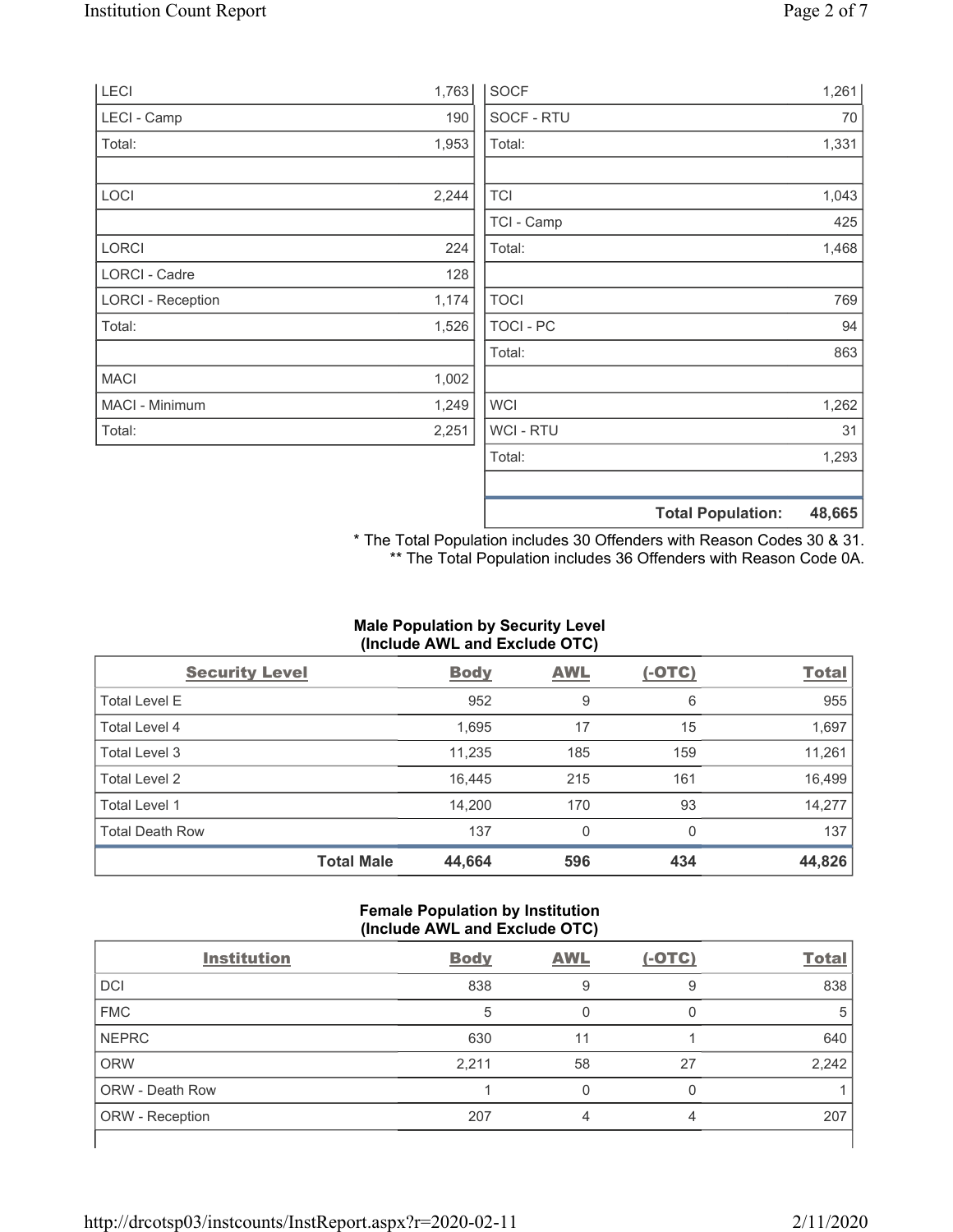| ORW - RTU |                          | 34     |     |     | 34 <sub>1</sub> |
|-----------|--------------------------|--------|-----|-----|-----------------|
|           | <b>Total Female</b>      | 3.926  | 82  | 41  | 3,967           |
|           |                          |        |     |     |                 |
|           | <b>Total Population:</b> | 48,590 | 678 | 475 | 48,793          |

## **Male Population by Institution: Security Level 5 and E (Include AWL and Exclude OTC)**

| <b>Institution</b>   | <b>Body</b>      | <b>AWL</b>          | $(-OTC)$            | <b>Total</b>     |
|----------------------|------------------|---------------------|---------------------|------------------|
| ACI                  | $\overline{2}$   | $\mathbf 0$         | 0                   | $\overline{2}$   |
| ${\sf CRC}$          | 5                | $\mathbf 0$         | $\boldsymbol{0}$    | 5                |
| CRC - Reception      | 3                | $\mathbf 0$         | 0                   | $\sqrt{3}$       |
| CRC - RTU            | $\mathfrak{Z}$   | $\mathsf{O}\xspace$ | 0                   | $\sqrt{3}$       |
| LECI                 | $\boldsymbol{9}$ | $\mathsf{O}\xspace$ | 0                   | $\boldsymbol{9}$ |
| LORCI                | 1                | $\mathbf 0$         | 0                   | 1                |
| <b>MACI</b>          | 19               | 1                   | 1                   | 19               |
| <b>MANCI</b>         | $\mathfrak{S}$   | $\mathbf 0$         | 0                   | 3                |
| <b>NEOCC</b>         | 12               | $\mathsf{O}\xspace$ | 0                   | 12               |
| OSP                  | 318              | 1                   | 1                   | 318              |
| <b>RCI</b>           | 8                | $\mathbf 0$         | $\mathbf 0$         | 8                |
| <b>SOCF</b>          | 423              | $6\,$               | 4                   | 425              |
| <b>TOCI</b>          | 123              | $\mathbf 0$         | $\mathsf{O}\xspace$ | 123              |
| TOCI - PC            | $\overline{4}$   | $\mathsf{O}\xspace$ | $\boldsymbol{0}$    | $\overline{4}$   |
| <b>WCI</b>           | 16               | $\mathbf{1}$        | $\mathbf 0$         | 17               |
| WCI - RTU            | $\sqrt{3}$       | $\mathsf{O}\xspace$ | $\mathbf 0$         | 3                |
| <b>Total Level 5</b> | 952              | 9                   | 6                   | 955              |

## **Male Population by Institution: Security Level 4 (Include AWL and Exclude OTC)**

| <b>Body</b> | <b>AWL</b> | $(-OTC)$ | <b>Total</b> |
|-------------|------------|----------|--------------|
| 6           |            |          | 6            |
| 11          |            |          | 11           |
|             | 0          | 0        |              |
| 13          |            |          | 13           |
| 3           |            |          |              |
|             |            |          |              |
| 0           | 4          |          |              |
|             |            |          |              |
| 3           | 0          | $\Omega$ |              |
| 17          |            |          | 17           |
|             |            |          |              |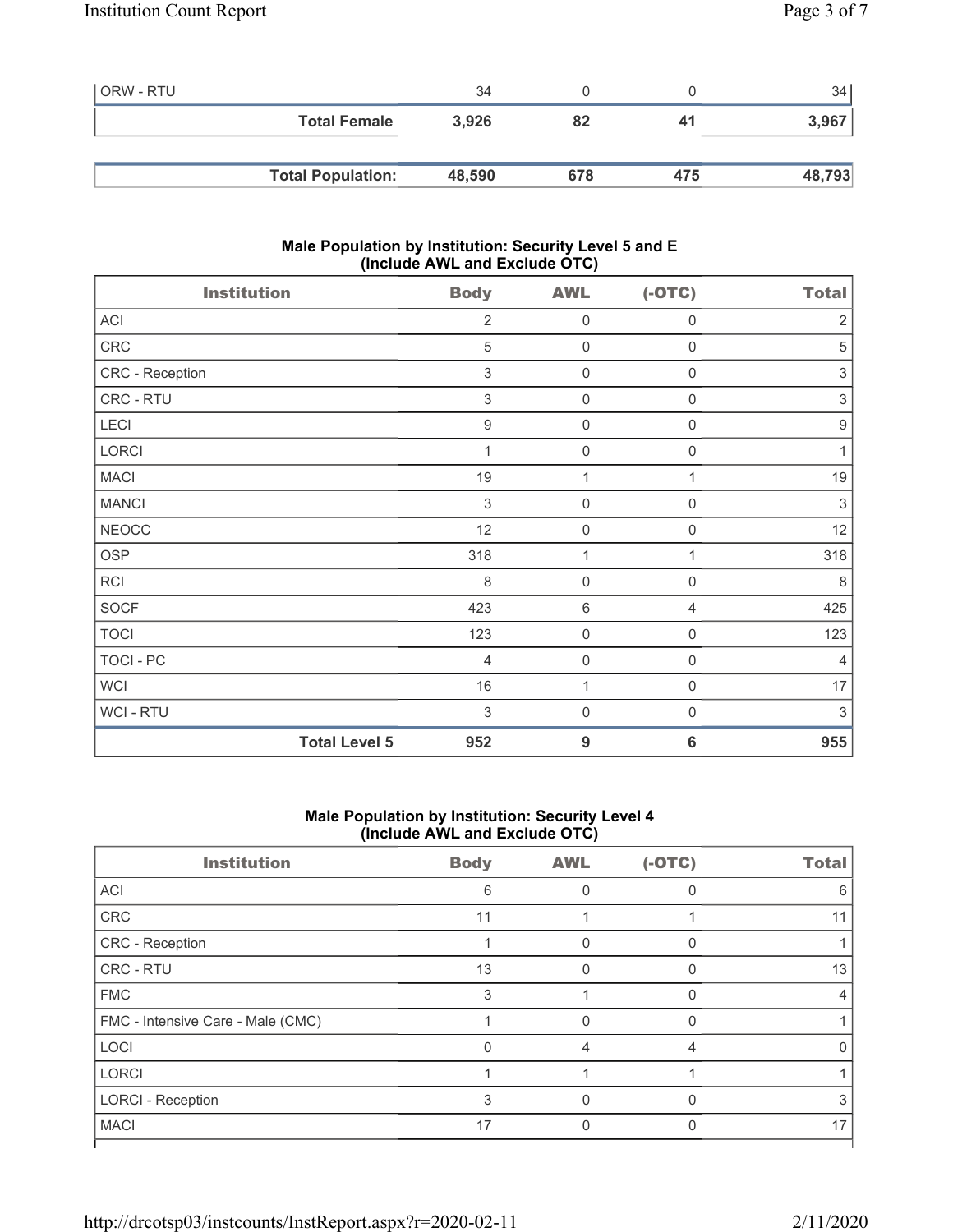| <b>MANCI</b> |                      | $\overline{4}$ | 0        |    | 4     |
|--------------|----------------------|----------------|----------|----|-------|
| <b>NEOCC</b> |                      | 3              | 0        |    | 3     |
| OSP          |                      | 128            | 2        | 2  | 128   |
| <b>SOCF</b>  |                      | 774            | 7        |    | 774   |
| SOCF - RTU   |                      | 70             | 0        | 0  | 70    |
| <b>TCI</b>   |                      |                | $\Omega$ | 0  |       |
| <b>TOCI</b>  |                      | 637            |          |    | 638   |
| TOCI - PC    |                      | 15             | 0        | 0  | 15    |
| <b>WCI</b>   |                      | 3              | 0        |    | 3     |
| WCI - RTU    |                      | 4              | 0        |    | 4     |
|              | <b>Total Level 4</b> | 1,695          | 17       | 15 | 1,697 |

## **Male Population by Institution: Security Level 3 (Include AWL and Exclude OTC)**

| <b>Institution</b>                | <b>Body</b>    | <b>AWL</b>          | $(-OTC)$            | <b>Total</b> |
|-----------------------------------|----------------|---------------------|---------------------|--------------|
| <b>ACI</b>                        | 17             | $\mathbf 0$         | $\mathsf 0$         | 17           |
| ACI-PC                            | 8              | $\mathbf 0$         | $\mathsf{O}\xspace$ | $\,8\,$      |
| <b>BECI</b>                       | $\mathbf{1}$   | $\mathbf 0$         | $\mathsf 0$         | $\mathbf{1}$ |
| CCI                               | 3              | $\mathbf 0$         | $\mathsf 0$         | $\,$ 3 $\,$  |
| CRC                               | 246            | 13                  | 11                  | 248          |
| CRC - Cadre                       | 19             | $\mathsf{O}\xspace$ | $\mathsf 0$         | 19           |
| CRC - Reception                   | 553            | 16                  | 16                  | 553          |
| CRC - RTU                         | 38             | $\mathsf{O}\xspace$ | $\mathsf{O}\xspace$ | 38           |
| CRC - Youth                       | $\mathbf{1}$   | $\mathbf 0$         | $\mathsf{O}\xspace$ | $\mathbf{1}$ |
| <b>FMC</b>                        | 8              | $\mathsf{O}\xspace$ | $\mathsf 0$         | $\,8\,$      |
| FMC - Intensive Care - Male (CMC) | 3              | $\mathsf{O}\xspace$ | $\mathsf 0$         | $\mathsf 3$  |
| <b>LAECI</b>                      | 3              | $\mathbf 0$         | $\mathsf{O}\xspace$ | $\,$ 3 $\,$  |
| LECI                              | 1,645          | 13                  | $10$                | 1,648        |
| LOCI                              | $\overline{c}$ | $\mathbf 0$         | $\mathsf 0$         | $\sqrt{2}$   |
| LORCI                             | 94             | 71                  | 67                  | 98           |
| LORCI - Cadre                     | 13             | $\mathsf{O}\xspace$ | $\mathsf{O}\xspace$ | 13           |
| <b>LORCI - Reception</b>          | 907            | $\mathbf{1}$        | $\mathbf{1}$        | 907          |
| <b>MACI</b>                       | 874            | 3                   | $\overline{2}$      | 875          |
| <b>MANCI</b>                      | 1,947          | 24                  | 20                  | 1,951        |
| <b>NCCI</b>                       | 13             | $\mathsf{O}\xspace$ | $\mathbf 0$         | 13           |
| <b>NCI</b>                        | 10             | $\mathbf 0$         | $\mathsf{O}\xspace$ | 10           |
| <b>NEOCC</b>                      | 880            | $\,6\,$             | $\overline{4}$      | 882          |
| PCI                               | 46             | $\mathbf{1}$        | $\mathsf{O}\xspace$ | 47           |
| <b>RCI</b>                        | 1,613          | 14                  | 13                  | 1,614        |
| <b>RICI</b>                       | $\mathbf{1}$   | $\mathsf{O}\xspace$ | $\mathbf 0$         | $\mathbf 1$  |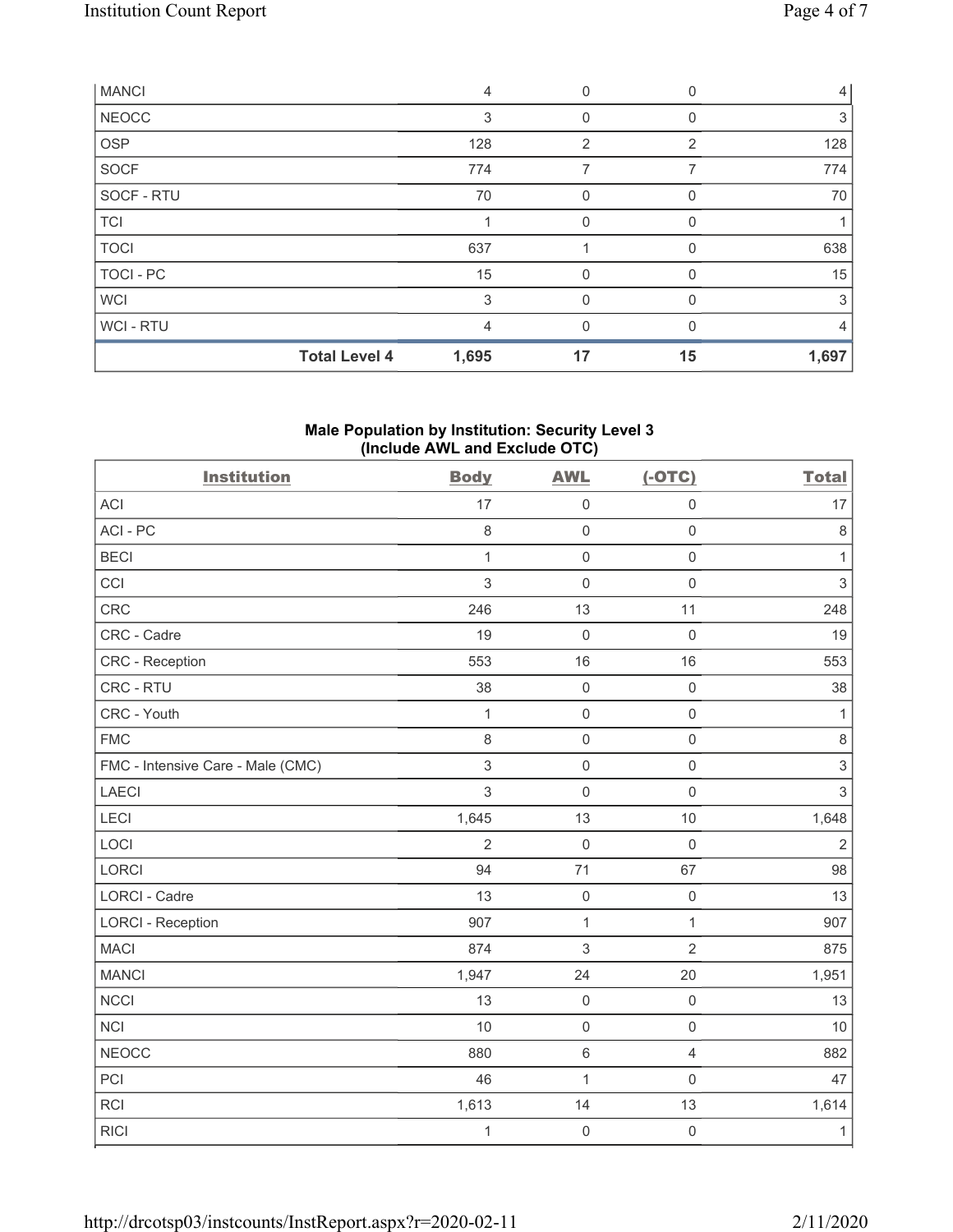| SOCF        |                      | 6      |     |     | 6      |
|-------------|----------------------|--------|-----|-----|--------|
| <b>TCI</b>  |                      | 973    |     | 4   | 976    |
| TCI - Camp  |                      |        |     |     |        |
| <b>TOCI</b> |                      | 9      | 0   |     | 9      |
| TOCI - PC   |                      | 75     |     |     | 75     |
| <b>WCI</b>  |                      | 1,206  | 16  | 11  | 1,211  |
| WCI-RTU     |                      | 20     |     |     | 20     |
|             | <b>Total Level 3</b> | 11,235 | 185 | 159 | 11,261 |

## **Male Population by Institution: Security Level 2 (Include AWL and Exclude OTC)**

| <b>Institution</b>                | <b>Body</b>  | <b>AWL</b>     | $(-OTC)$            | <b>Total</b>        |
|-----------------------------------|--------------|----------------|---------------------|---------------------|
| <b>ACI</b>                        | 746          | $\mathbf 5$    | $\mathbf 2$         | 749                 |
| ACI-PC                            | 27           | $\mathbf 0$    | $\mathsf{O}\xspace$ | 27                  |
| <b>ACI - RTU</b>                  | 83           | $\mathbf 0$    | $\mathsf{O}\xspace$ | 83                  |
| <b>BECI</b>                       | 1,533        | 23             | 16                  | 1,540               |
| CCI                               | 1,964        | 17             | 10                  | 1,971               |
| CRC                               | 72           | $\overline{4}$ | $\overline{4}$      | 72                  |
| CRC - Cadre                       | 216          | $\mathbf 0$    | $\mathsf 0$         | 216                 |
| CRC - Reception                   | 233          | 15             | 14                  | 234                 |
| CRC - RTU                         | $\mathbf{1}$ | $\mathbf 0$    | $\mathsf{O}\xspace$ | $\mathbf{1}$        |
| CRC - Youth                       | $\mathbf 0$  | $\mathbf{1}$   | $\mathbf{1}$        | $\mathsf{O}\xspace$ |
| DCI                               | $\mathbf{1}$ | $\mathbf 0$    | $\mathsf{O}\xspace$ | $\mathbf{1}$        |
| <b>FMC</b>                        | 14           | $\mathbf{1}$   | $\mathsf{O}\xspace$ | 15                  |
| FMC - Intensive Care - Male (CMC) | 15           | $\mathbf 0$    | $\mathsf{O}\xspace$ | 15                  |
| GCI                               | 449          | $\mathbf{1}$   | $\mathbf{1}$        | 449                 |
| <b>GCI-RTU</b>                    | 44           | $\mathbf 0$    | $\mathsf{O}\xspace$ | 44                  |
| <b>LAECI</b>                      | 1,133        | 26             | 18                  | 1,141               |
| LECI                              | 106          | $\mathbf{1}$   | $\mathsf 0$         | 107                 |
| LOCI                              | 1,392        | 14             | 14                  | 1,392               |
| LORCI                             | 105          | 19             | 18                  | 106                 |
| LORCI - Cadre                     | 115          | $\mathbf 0$    | $\mathbf 0$         | 115                 |
| <b>LORCI - Reception</b>          | 135          | $\mathbf{1}$   | $\mathbf{1}$        | 135                 |
| <b>MACI</b>                       | 91           | $\,6\,$        | 6                   | 91                  |
| <b>MANCI</b>                      | 63           | $\mathbf{1}$   | $\mathbf{1}$        | 63                  |
| MCI                               | 1,651        | 17             | 13                  | 1,655               |
| <b>NCCI</b>                       | 1,160        | 12             | 11                  | 1,161               |
| <b>NCI</b>                        | 1,455        | 12             | $\hbox{9}$          | 1,458               |
| <b>NEOCC</b>                      | 15           | $\mathbf 0$    | $\mathsf{O}\xspace$ | 15                  |
| <b>OSP</b>                        | $\mathbf{1}$ | $\mathbf 0$    | $\mathsf{O}\xspace$ | $\mathbf{1}$        |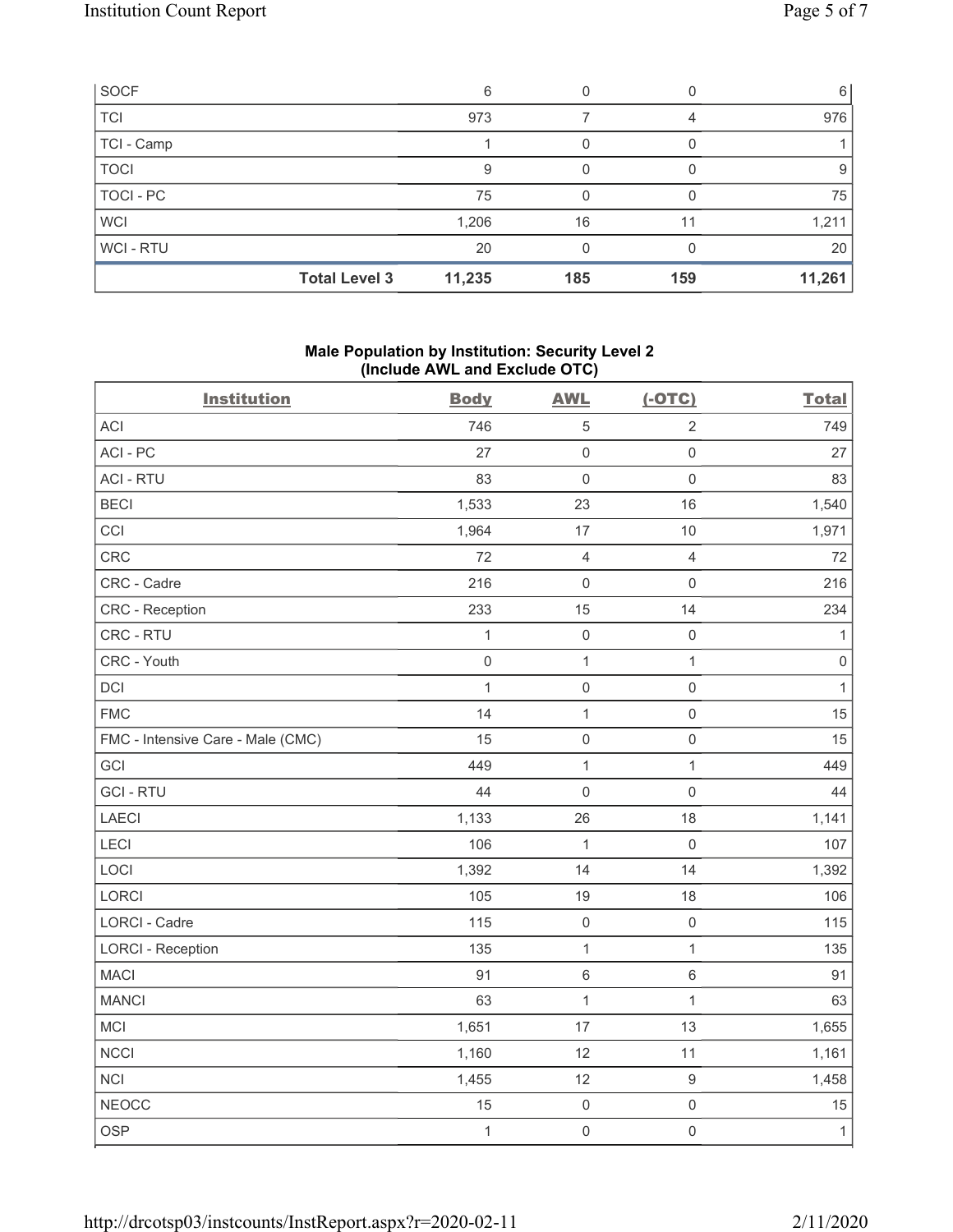| PCI         |                      | 854           | 10  | 3            | 861    |
|-------------|----------------------|---------------|-----|--------------|--------|
| <b>RCI</b>  |                      | 183           |     |              | 183    |
| <b>RICI</b> |                      | 1,399         | 19  | 13           | 1,405  |
| SCI         |                      | 1,074         | 9   | 5            | 1,078  |
| SOCF        |                      | 47            | 0   | 0            | 47     |
| TCI         |                      | 29            | 0   | <sup>0</sup> | 29     |
| TCI - Camp  |                      | $\mathcal{P}$ | 0   | <sup>n</sup> | 2      |
| <b>WCI</b>  |                      | 37            | 0   |              | 37     |
|             | <b>Total Level 2</b> | 16,445        | 215 | 161          | 16,499 |

### **Male Population by Institution: Security Level 1 (Include AWL and Exclude OTC)**

| <b>Institution</b>                | <b>Body</b>    | <b>AWL</b>                | $(-OTC)$            | <b>Total</b>   |
|-----------------------------------|----------------|---------------------------|---------------------|----------------|
| <b>ACI</b>                        | 568            | $\sqrt{5}$                | $\mathbf{1}$        | 572            |
| ACI-PC                            | 11             | $\mathsf{O}\xspace$       | $\mathsf{O}\xspace$ | 11             |
| <b>ACI - RTU</b>                  | 24             | $\mathbf 0$               | $\mathsf 0$         | 24             |
| <b>BECI</b>                       | 647            | 12                        | $\,6\,$             | 653            |
| <b>BECI - Camp</b>                | 476            | $\mathsf{O}\xspace$       | $\mathsf{O}\xspace$ | 476            |
| CCI                               | 598            | $\sqrt{5}$                | $\overline{2}$      | 601            |
| CCI - Death Row                   | $\mathbf{1}$   | $\mathsf 0$               | $\mathsf{O}\xspace$ | $\mathbf{1}$   |
| <b>CRC</b>                        | 52             | $\overline{2}$            | $\overline{2}$      | 52             |
| CRC - Cadre                       | $\overline{2}$ | $\mathbf 0$               | $\mathbf 0$         | $\overline{2}$ |
| <b>CRC</b> - Reception            | 212            | 10                        | 10                  | 212            |
| <b>FMC</b>                        | 394            | $\,8\,$                   | $\overline{2}$      | 400            |
| FMC - Intensive Care - Male (CMC) | 29             | $\mathsf 0$               | $\mathsf{O}\xspace$ | 29             |
| GCI                               | 667            | 16                        | $\,8\,$             | 675            |
| GCI - Camp                        | 648            | $\mathsf 0$               | $\mathsf{O}\xspace$ | 648            |
| <b>GCI-RTU</b>                    | 13             | $\mathsf 0$               | $\mathsf{O}\xspace$ | 13             |
| <b>LAECI</b>                      | 623            | $\overline{7}$            | $\overline{4}$      | 626            |
| LECI                              | $\overline{2}$ | $\ensuremath{\mathsf{3}}$ | $\overline{2}$      | $\,3$          |
| LECI - Camp                       | 190            | $\mathsf 0$               | $\mathsf{O}\xspace$ | 190            |
| LOCI                              | 850            | $\overline{4}$            | $\mathbf{1}$        | 853            |
| <b>LORCI</b>                      | 23             | 10                        | 10                  | 23             |
| <b>LORCI - Reception</b>          | 129            | $\mathsf{O}\xspace$       | $\mathbf 0$         | 129            |
| MACI - Minimum                    | 1,249          | 18                        | 13                  | 1,254          |
| <b>MANCI</b>                      | 30             | $\overline{7}$            | $\mathbf{1}$        | 36             |
| MANCI - Camp                      | 381            | $\mathsf{O}\xspace$       | $\mathsf{O}\xspace$ | 381            |
| <b>MCI</b>                        | 524            | $\overline{2}$            | $\mathsf{O}\xspace$ | 526            |
| MCI - Camp                        | 353            | $\mathsf{O}\xspace$       | $\mathsf 0$         | 353            |
| <b>NCCI</b>                       | 1,258          | $\overline{7}$            | $\overline{4}$      | 1,261          |